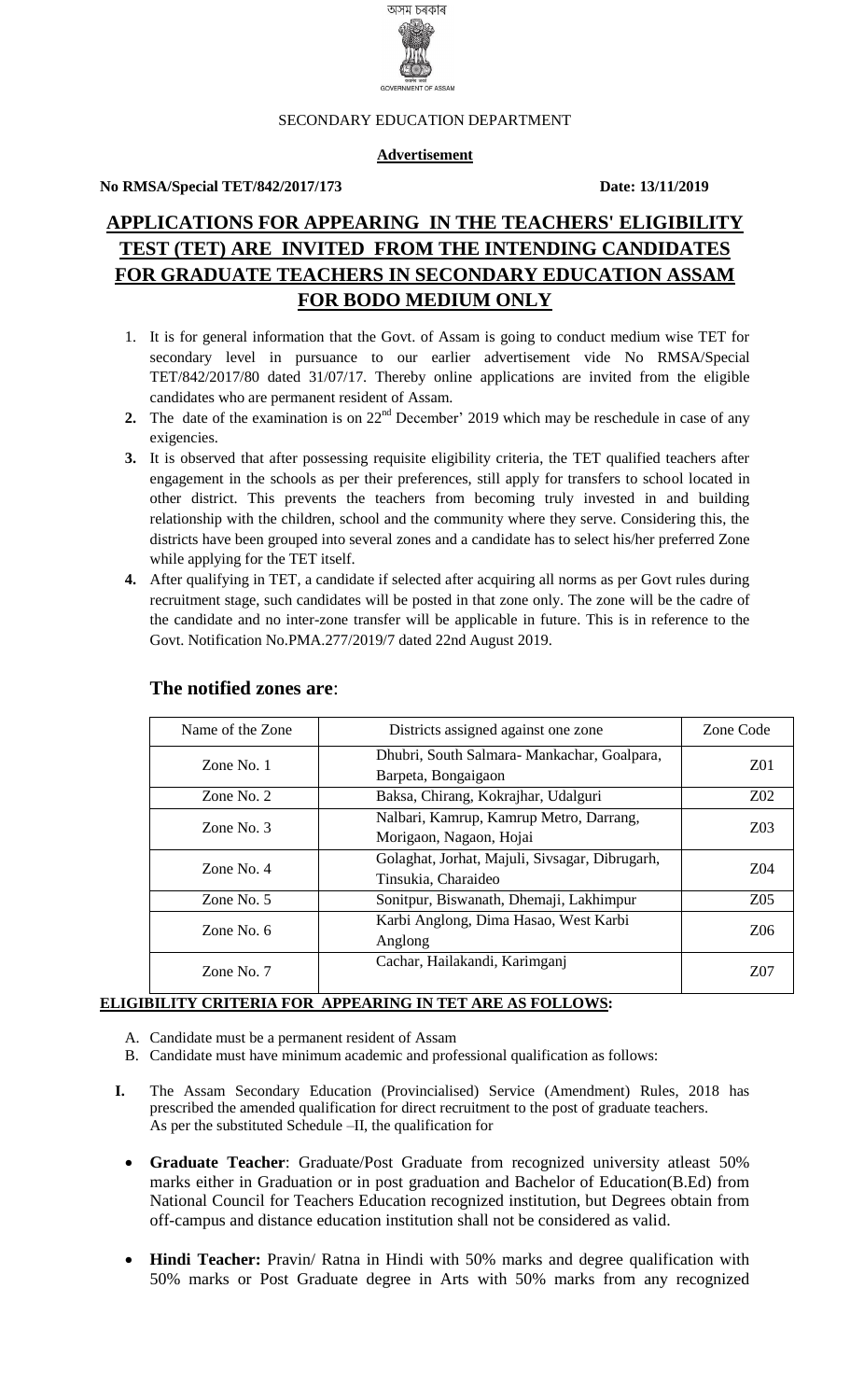university, but Degrees obtain from off-campus and distance education institution shall not be considered as valid.

#### **Or,**

BA with 50% marks and having Hindi as one of the subject with 50% marks or postgraduate degree in Arts with 50% marks provided that he/she has passed BA with one of the subject as Hindi with 50% marks in Hindi.

#### **And,**

BT/B.Ed degree from any recognized university ( Prangat to be treated as B.Ed degree only for the purpose of Hindi teaching) but Degrees obtain from off-campus and distance education institution shall not be considered as valid.

 **Classical Teacher (Arabic, Sanskrit, Urdu, Persian etc):** MM with 50% marks/ 50% marks in the concerned subject and degree qualification with 50% marks or post graduate degree in Arts with 50% marks from any recognized university, but Degrees obtain from off-campus and distance education institution shall not be considered as valid.

#### **Or,**

BA with 50% marks having Arabic as one of the subject with 50% marks or Post Graduate degree in Arts with 50% marks provided he/she has passed BA with one of the subject as Arabic with 50% Marks in Arabic.

### **And,**

BT/B.Ed degree from any recognized university. But Degrees obtain from off-campus and distance education institution shall not be considered as valid.

 **Classical Teacher (Assamese Language, Manipuri Language):-** B.A with Honours/ Major in concerned subject with 50% marks and B.T. /B.Ed. degree from any recognized University. But Degrees obtain from off-campus and distance education institution shall not be considered as valid.

## *However all intending candidates may note that,*

- *B.T / B. Ed. Degree from recognized university is a mandatory prerequisite eligibility qualification for applying for the TET examination.*
- *The candidate must have passed HSLC or equivalent examination with Bodo language as one of the subjects or read up to HSLC level in Bodo medium school. Provided that in case of recruitment of teacher for teaching MIL subject, the candidate passing HSLC examination with that particular MIL subject shall be considered.*
- *Age of the candidate must not be less than 21 years of age.* During the appointment in Govt./Prov. Schools upper and lower age limit will be applicable as per the Govt. rules/act.

The age limit of the candidates will be calculated on the basis of the Matriculation /HSLC Admit Card/ Certificate issued by a recognized Board/Council and no other document shall be accepted in lieu of the mentioned documents.

 *As blind candidates will be allowed to sit in the examination for additional 50 minutes than the normal candidates, a separate room/hall may be provided for them,along with his scribe. Scribe will be certified by the District Social Welfare Officer. It must be ensured that Scribe carries the certificate to the examination hall/room. It may be noted that for blind candidates who have been allowed to use scribe, additional 50 minutes will be given*

Further, **Rule-10(1&2)** of the aforesaid Service Rules provides that, in addition to such academic and professional qualification mentioned in Schedule-III for direct recruitment to the post, all candidates shall have to appear and pass in the Teachers Eligibility Test (TET) conducted by the Government scoring minimum 60% marks in case of General category candidates and minimum of 55% marks in case of SC/ST/OBC/MOBC/Physically handicapped candidates.

**It shall be noted that mere qualification with prescribed marks in the TET examination for Secondary Education shall not confer on any candidate the right to employment as a teacher**. However qualification in TET examination is a mandatory prerequisite to appear at the interview for teacher recruitment and the marks obtained in the TET examination by a candidate who has qualified in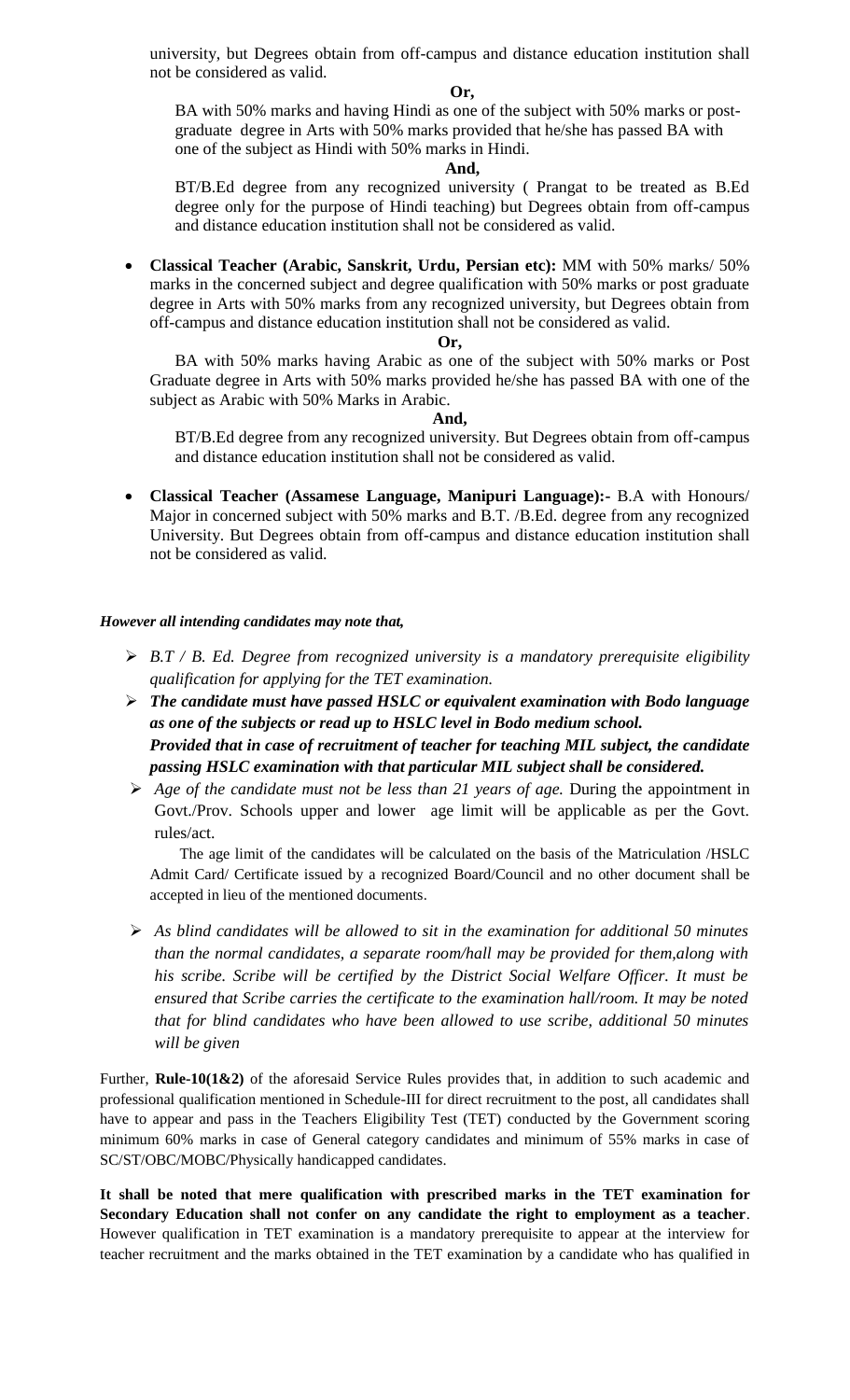the TET examination shall be counted in the interview for the teacher recruitment which will be advertised subsequently.

The teacher recruitment after TET of graduate teachers in the provincialised High School, Higher Secondary School and High Madrassa shall be governed by **Rule- 8** of the aforesaid rules.

# **How to Apply:**

- Applications must be submitted in online mode only at the official website http://ssa.assam.gov.in
- **Last date for submission of online applications is**  $25<sup>th</sup>$  **November, 2019**
- Candidates are advised in their own interest to submit online applications much before the closing date and not to wait till the last date to avoid the possibility of disconnection/ inability or failure to login to the website on account of heavy load on the website during the closing days.
- The TET Empowered Committee does not accept any responsibility for the candidates not being able to submit their applications within the last date on account of the aforesaid reasons or for any other reason beyond the control of the TET Empowered Committee.

# **Application fees:**

- The candidates who have applied earlier vide advertisement no.RMSA/STET/343/2014/1 dated 30/06/2014 need not pay the fee for this TET provided the applicant have to mention his/her online Application Number against our earlier advertisement no. RMSA/STET/343/2014/1 dated 30/06/2014 in the form.
- Fee payable: Rs 400/- (Rs Four hundred only)
- Fee can be paid online through SBI collect.
- Applications received without the prescribed fee shall not be considered and summarily rejected. No representation against such rejection will be entertained. Fee once paid shall not be refunded under any circumstances nor will it be adjusted against any other examination or selection.

# **Time Schedule for TET, 2019, Assam:**

| <b>Opening of Online Application Form</b>          | $15th$ November, 2019            |
|----------------------------------------------------|----------------------------------|
| Last date of Submission of online Application form | $125^{\text{th}}$ November, 2019 |
| Last date of fees Payment at Bank                  | $28th$ November, 2019            |
| Date of examination                                | 122 <sup>nd</sup> December, 2019 |

## **Zones of Secondary TET examination:**

|             | Barpeta   | $\mathbf{I}$ | Bongaigaon |  |
|-------------|-----------|--------------|------------|--|
| III         | Darrang   | IV           | Dhubri     |  |
| V           | Diphu     | VI           | Dibrugarh  |  |
| VII         | Guwahati  | VIII         | Haflong    |  |
| IX          | Jorhat    | X            | Lakhimpur  |  |
| XI          | Kokrajhar | XII          | Nagaon     |  |
| <b>XIII</b> | Silchar   | <b>XIV</b>   | Tezpur     |  |
| XV          | Dhemaji   |              |            |  |

\* In case of higher number of applicants, the zones may be increased, if required.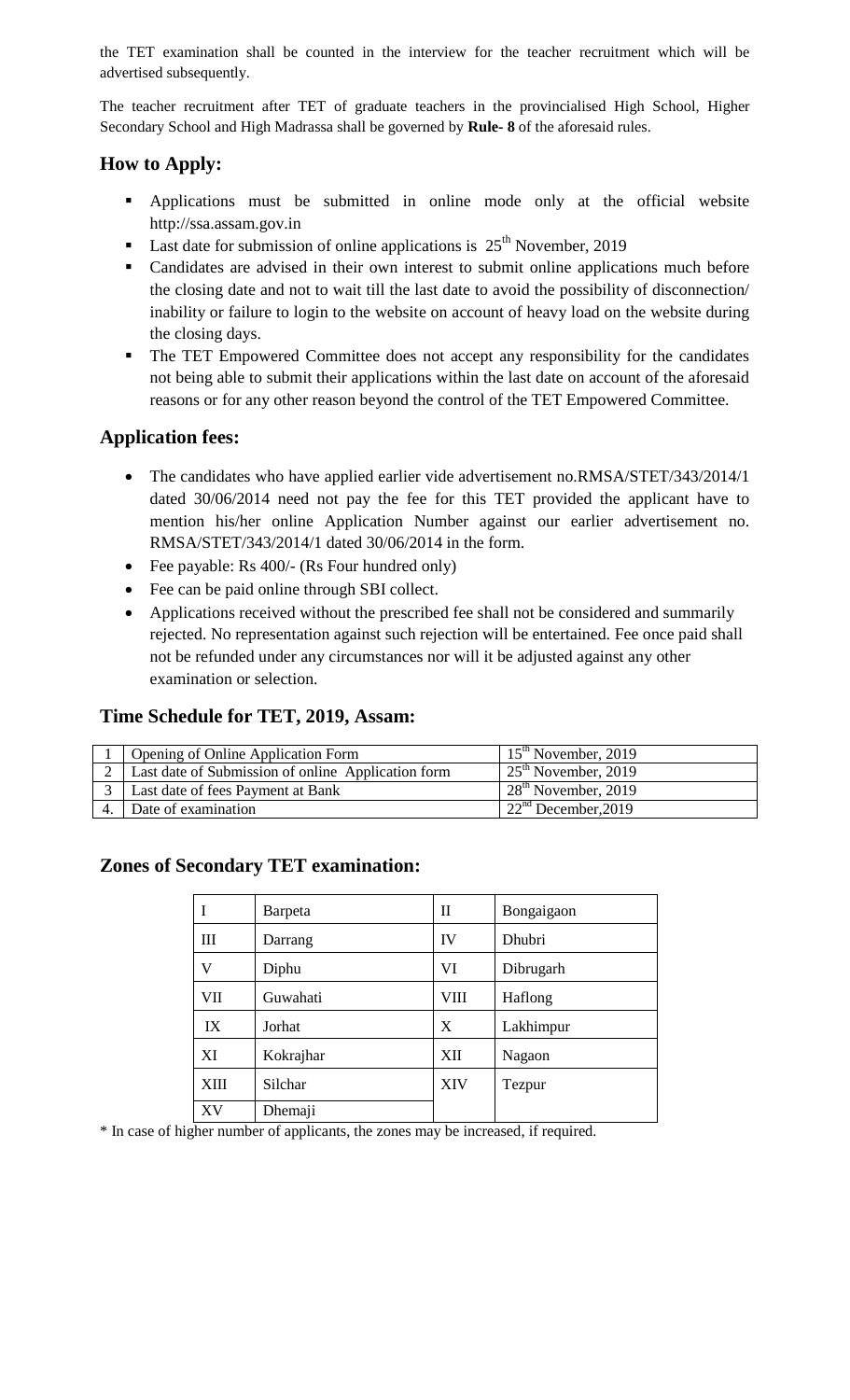# **Structure & content of the test :**

The examination shall be for 200 marks of 200 Multiple Choice Questions (MCQs), each one of them carrying equal marks. The subject areas broadly are as follows.

| Sl.<br>N <sub>0</sub> | <b>Subject</b>                                                                                                                                                                                                 | <b>PART</b>        | Number of<br><b>Questions</b> | <b>Marks</b> |
|-----------------------|----------------------------------------------------------------------------------------------------------------------------------------------------------------------------------------------------------------|--------------------|-------------------------------|--------------|
| 1                     | General Studies & Current Affairs                                                                                                                                                                              |                    | 50 MCQ <sub>s</sub>           | 50           |
| $\overline{2}$        | Bengali subject for Bengali Medium TET/<br>Hindi subject for Hindi medium<br>TET/Manipuri subject for Manipuri<br>medium TET/Assamese subject for<br>Assamese medium TET / Bodo subject for<br>Bodo medium TET | <b>PART I</b>      | 50 MCQ in each<br>languages   | 50           |
| 3                     | Pedagogy & General English                                                                                                                                                                                     | <b>PART II</b>     | 100 MCQ <sub>s</sub>          | 100          |
|                       |                                                                                                                                                                                                                | <b>Total Marks</b> |                               | 200          |

**\*Candidates have to qualify both the parts separately to qualify the exam.**

# **Minimum qualifying marks for passing TET:**

To qualify in TET Examination the candidate must score at least 60% marks. However, 5% relaxation in marks will be given for candidates belonging to SC/ST/OBC/MOBC/PWD. The candidate whose degree of physical disability is more than 40% are only eligible to apply, under the PWD/PH

Notwithstanding the minimum prescribed marks secured in TET Examination, the number of candidates declared as TET Examination qualified would be a maximum of double the number of vacancies of Teachers and such candidates will be determined as per merit position.

## **Validity:**

All candidates who pass the TET will be awarded a certificate. The validity of the certificate shall be for a maximum period of 7(Seven) years from the date of issue of the certificate by the Empowered Committee, Government of Assam subject to the condition that the candidate otherwise fulfils the eligibility criteria prescribed for recruitment to the services in Government of Assam.

## **IMPORTANT POINTS:**

- The cost of the application form is Rs.400/- (Rupees Four Hundred only)
- **Candidates who have applied against our earlier medium TET advertisements as mentioned above, need to revisit the online application portal for selection of zones as per their preferences and they have to upload the information and pass certificate of B.Ed in the online portal.**
- Detailed instruction on filling up of online application form will be uploaded in the website http://ssa.assam.gov.in
- For more information on TET candidates may please contact all Inspector of Schools offices in Districts and their RMSA cells; State Mission Director RMSA Office, Kahilipara, Guwahati; Office of the Director of Secondary Education, Assam, Kahilipara, Guwahati during office hours on all working days.
- Syllabus for the TET examination will be available on website- http://ssa.assam.gov.in
- **•** Degrees/BT/B.Ed degree served from off Campus Centers or unrecognized institutions/universities shall not be accepted.
- Degrees means a Bachelor degree, no equivalence will be allowed.